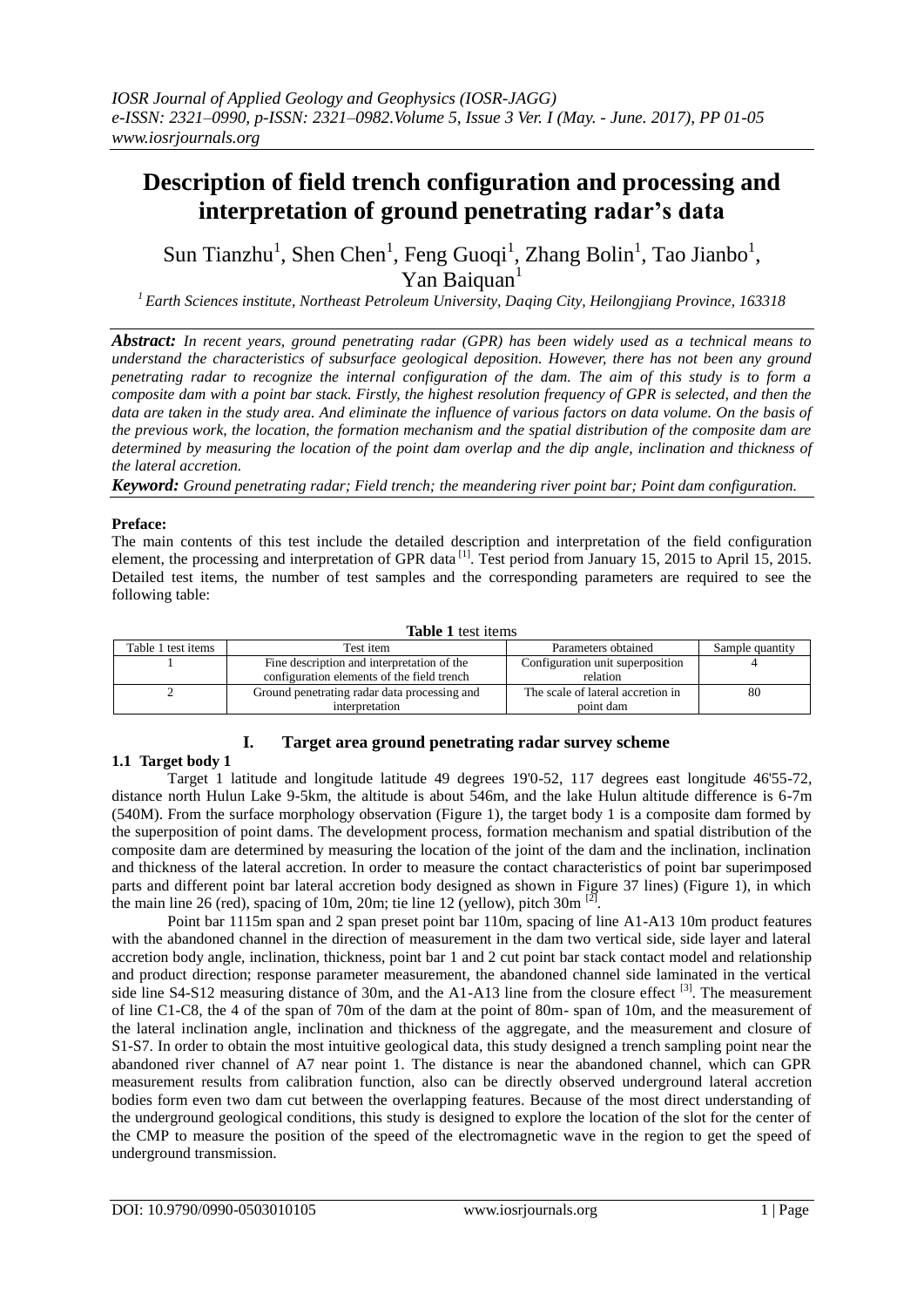### **1.2 Target body 2**

Target 2 latitude and longitude latitude 49 degrees 19'30-06, longitude 46'40-40 ", located on the north shore of Hulun Lake, distance north Hulun Lake 9-5km, the altitude is about 545m, and the lake Hulun altitude difference is 4-5m (540M). The target for 2 of three lateral direction and different complex asymmetric composite point point dam dam formation (Figure 1), different parts of the measurement of the lateral accretion body angle, inclination, thickness, clear target dam development process, formation mechanism and spatial distribution.

In the target body 2, the point dam 1 span 90m, point dam span of 100m, point dam span 3 100m. In order to find out the relationship between the 3 small dams, the study of the 44 different directions in the distance of 10m line (Figure 1), in order to point dam in 1, 2, and the relationship between the internal and do a quantitative system. Point dam 1:A1-A5, A14-A20, spacing 10M, measurement of lateral accretion dip, dip, thickness, B16-B20, spacing 10m, measurement of lateral accretion inclination, inclination, thickness. Point bar 2:A5-A13, spacing 10m, measurement of lateral accretion dip angle, inclination, thickness, B1-B12, spacing 10m, measurement of lateral accretion inclination, inclination, thickness. Point dam 3:A1-A5, A14-A20, spacing 10m, measurement of lateral accretion angle, direction, thickness, B1-B16, spacing 10M, measurement of lateral accretion inclination, inclination, thickness.



**Fig. 1** measurement scheme design of target body 1 and target body 2

# **II. GPR data processing**

According to the design scheme, the depth and resolution of 4 kinds of antennas with different frequencies of 35MHz, 40MHz, 80MHz and 100MHz were measured on the A7 line of the target body in the area of the underground geological exploration in this area. And analysis of test results that due to multiple effects of surface weeds and loose soil resulting from the surface, causing 8m below the ground penetrating radar measurement data is invalid, so the frequency of less than 80MHz (depth of  $8 \sim 9m$ ) of the antenna in the area can show the advantages of detection (the main frequency is smaller, more deep exploration). Therefore, in the process of measurement considering the vertical resolution and the detection depth, choose based on frequency of 80MHz antenna, the overall characteristics of detection point bar, point bar, laminated side cut overlapping parts, and in the online test with the same 100MHz antenna covered again measurements to precisely characterize shallow lateral accretion characteristics of interface configuration unit<sup>[4]</sup>.

Based on the above analysis, the ground penetrating radar is investigated by using 80MHz and 100MHz frequency antennas, and a total of 37 ground penetrating radar targets in the target area are collected for 1 6313m. On the 80MHz and 100MHz antenna measurements, the lateral migration patterns formed by the migration of the channel are observed. In order to eliminate the influence of topographic relief on the ground penetrating radar measurement in the later stage, the GPS coordinates and elevation of the lowest point and the horizontal position on both sides of the river are recorded at the location of the obvious fluctuation. Due to the close distance between the target 2 and the target body, the geological environment is similar to that of the, and the 80MHz antenna is directly used to measure the target 2 according to the designed detection scheme. The target area 2 collected a total of 44 GPR profiles, with a total length of  $\overline{4379} \rm{m}^{[5]}$ .

In the process of ground penetrating radar data acquisition, the factors such as surface fluctuation will affect the data. In order to eliminate these effects, the research data on the admission of zero distance, normalized surface normalization, time correction, dynamic balance, automatic gain predictive disconsolation, Q, offset compensation, static correction of a series of processing (Figure 2)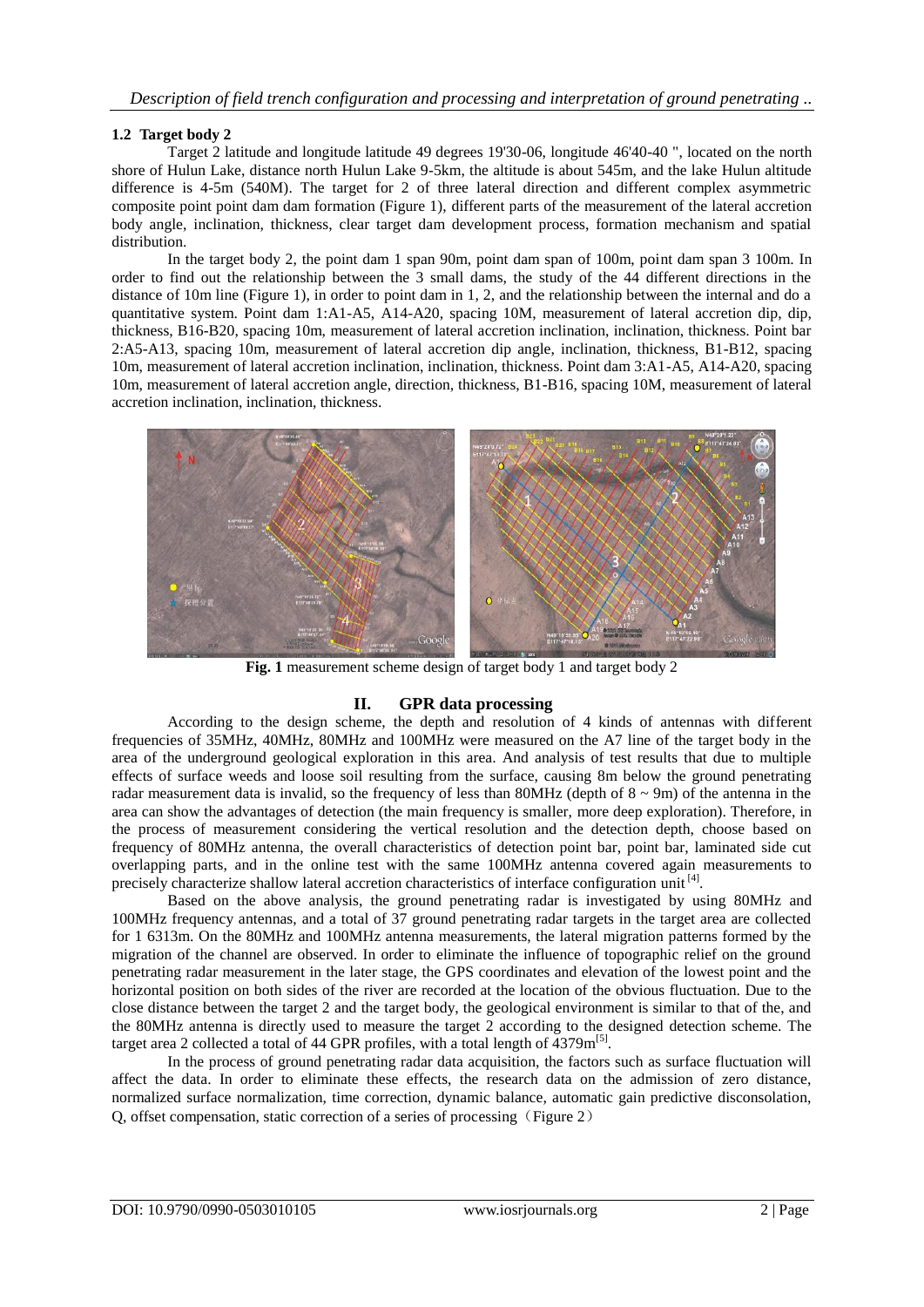

**Fig. 2** GPR data processing flow

After processing of GPR profile data and the original data were compared, can be seen after processing of GPR data to improve the resolution, and repair the true shape of radar topographic profile concave interface, improve the fidelity, lay the foundation for the modern data deposition prototype model accurate imaging.



**Fig. 3** original data of measured data of the target 1A1



**Fig. 4** Schematic diagram of the measured data of the target 1A1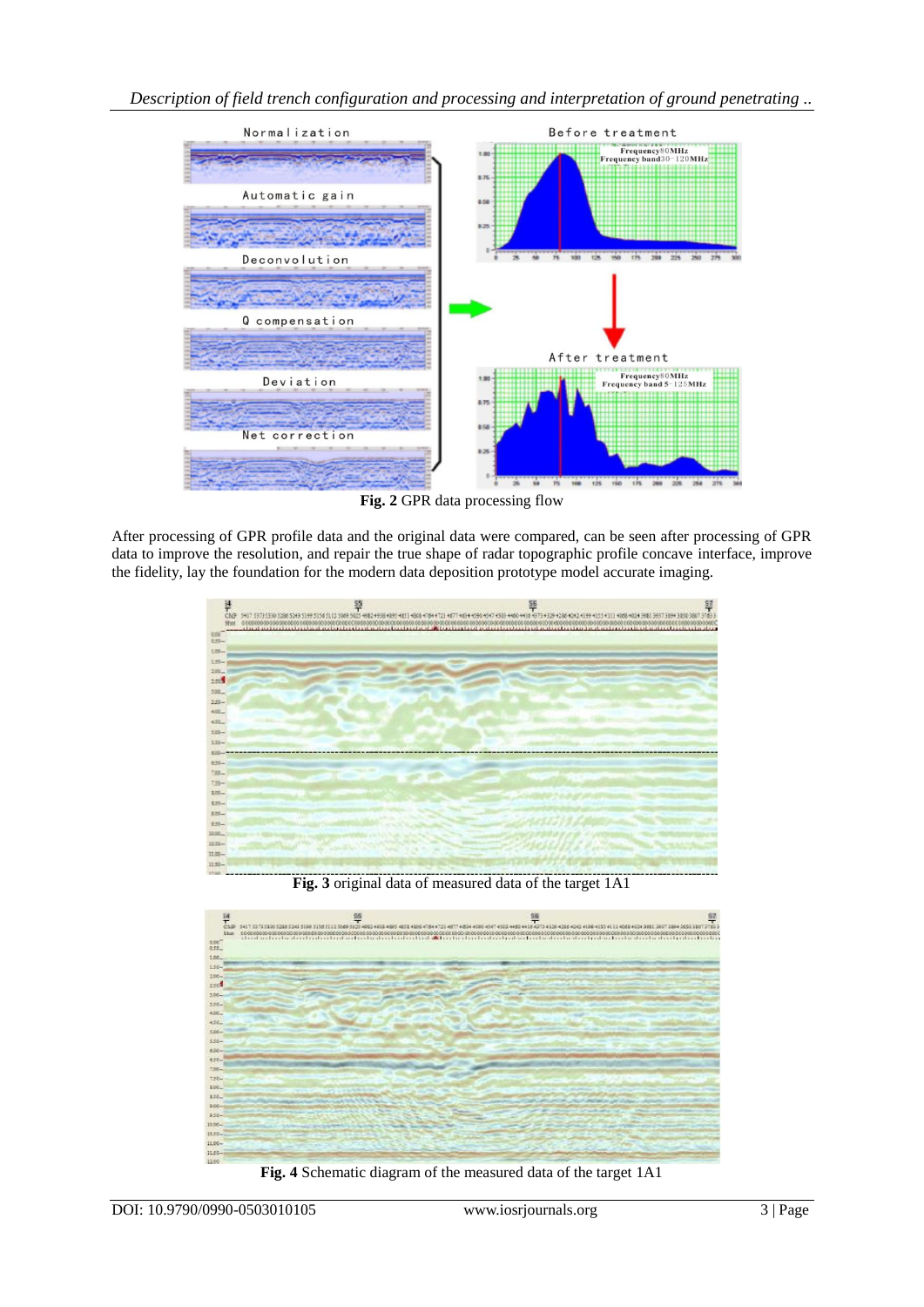### **III. Fine interpretation of ground penetrating radar profiles**

For the target 1, the target body 2 of the 4 sections of the backbone of the structural characterization. The 1 body of the target body is composed of two points of dam overlap area. The meander belt radar data measuring complex analysis of composite point bar and internal lateral accretion body distribution pattern and evolution mechanism. The total line is 37.

As shown in Figure 5, in the target body 1 A8, C4, respectively, through the cross-section of the abandoned river channel, abandoned channel 2, abandoned river channel 3, and cross over point dam, 1, 2, 3, 4. From Figure 4-2, 4-3 can see the abandoned channel profile showed asymmetry in local curvature is larger, the smaller the abandoned channel height cutting high elevation of abandoned channel, abandoned channel is wide at the top, along the river channel boundary down please abandoned channel will gradually become larger point bar 4 is formed first, abandoned channel 2 cutting. After a time depth conversion can draw the elevation difference of about 0-8m, 2 abandoned channel 1 channel cutting, and elevation difference is about 1-2m. The abandoned channel width is around 30m, thawed off center, at about 4m depth, lateral inclination of 10 layers. 4 degrees to 12-3 degrees.

The 2 point dam of the target body is composed of the following three parts with different lateral direction. By measuring the dip angle and inclination of the lateral accretion of different parts, the development process, forming mechanism and spatial distribution of the target bar dam are clearly defined. As shown in Figure 6, the radar profile A14 and B6 intersect vertically, which are parallel to the direction of the lateral migration of the two secondary points of the dam at the same time? The abandoned channel width of about 30m, depth of 4-5m, the point bar developed inside the 6 side layer by measuring angle in 9-3 degrees to 13-1 degrees.

In the target area, a total of four field trough sections were collected, and the lithology and profile structure of the 4 probe sections were explained. The interpretation results are as follows: one is located in the 15m main line, which is located on the A7 main line from the north to the south of the A7 line, 1 km away from the dam. The long axis of the probe is 33 degrees east of the north, with a length of 5m, a width of 1m and a depth of 1-6m. There are two lateral mudstones in the trough, and the dip angle is slow. According to outcrop for channel filling, located near the Hulun Lake location may include distributaries channel. Also visible two sets of dark development, for the judgment of the meandering river point bar inner side layer. The upper part of the trench profile on the development of thick mudstone of abandoned channel mud, visible beneath thin side laminated mud.



**Figure 5** A8 and C4 anatomical configuration of the target 1